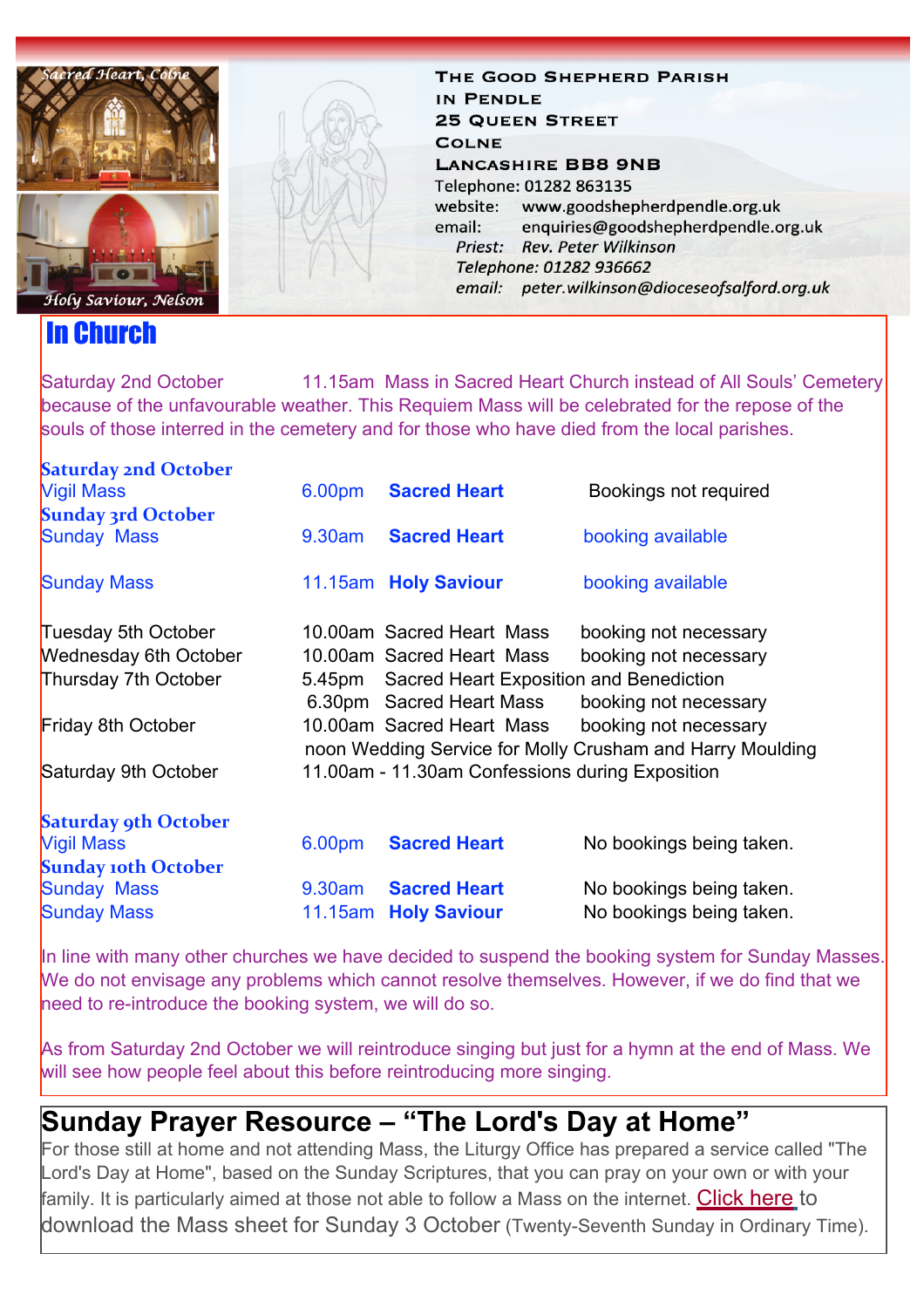### **Preparation for young people to receve the Sacraments of Reconciliation and Holy Communion.**

The most important part of any preparation must be familiarity with the Holy Mass and that will only happen if the children are brought to Holy Mass on a regular basis.

If you have a child who has reached the age of seven and you would like him or her to start receiving Holy Communion when they come to Mass I am going to hold a preparation course starting in October. The instructions will take place over five alternate Sundays and will follow the 9.30am Mass at Sacred Heart. It is necessary for the child, and a parent or appropriate adult, to attend the Mass and the instruction session on all of the Sundays in order to receive the Sacraments of Reconciliation and Holy Communion.

The Sunday Masses and Instructions will be on the following Sundays: **October 17th, 31st November 14th, 28th December 12th. If they have attended all five days then they will be invited to made arrangements to receive the Sacraments.** This course will be repeated in the New Year for other children or for anyone who missed a session to make up that session. If you wish your child to be enrolled on the programme, please speak to me, with the child, after any Mass between now and the 17th October. Fr Peter

# **CAFOD's Go Green Family Fast Day Meal Friday 1st October**

We can all do our bit to stop the climate crisis. Find out more about the changes your family can make to protect our world and Go Green today at https://cafod.org.uk/Fundraise/Go-Green

CAFOD are helping people all over the world to adapt to climate change and protect our common home. By donating to CAFOD this Family Fast Day you can help communities affected by the worst impacts of the climate crisis.

To donate you can donate online through the CAFOD website or use a CAFOD envelope which will be in church. You can easily give by text by texting CAFOD followed by the whole number of pounds to 70580. For example, CAFOD10 to donate £10.

### **Notice for parish Readers in St John Southworth and Good Shepherd Parishes (and for those interested in taking up this ministry)**

These two readers' workshops are for readers at Christ Church (Methodist and Catholic) and for the readers in the parish of the Good Shepherd. If you are not a reader but are **interested** - come along! They will be led by Michael Hargreaves, who is a voice and **presentation-skills coach. The two workshops will take place from 10.00am until 12.00 noon on Saturday 16<sup>th</sup> and Saturday 23<sup>rd</sup> October. The first workshop will be about the general principles of public reading, and in the second workshop he will give more individual coaching tips and encouragement.** 

**If you are a parish reader, please do make every effort to attend—the proclamation of the Word of God is so important to the spiritual well-being of the community.** 

**Would you please email me if you are able to attend (stiohnsouthworthrc@gmail.com) so that I have an idea of numbers, and also to send you some notes that Michael would like to be distributed. Thanks, Fr Gerard.** 

Further details of the Retreat, Ilkley

Briery Retreat Centre 38, Victoria Ave, Ilkley, LS29 9BW Tel: 01943 607287 Parking available in grounds and on the road. Arrive: 4-4.30pm Friday, 22 Oct, 2021,

Depart: 2.00pm approx. Sunday 24 Oct Bring: towels, soap, slippers if required.

Covid rules: Attendees must be double-vaccinated and have a negative lateral flow test prior to arrival (free kits from chemist)